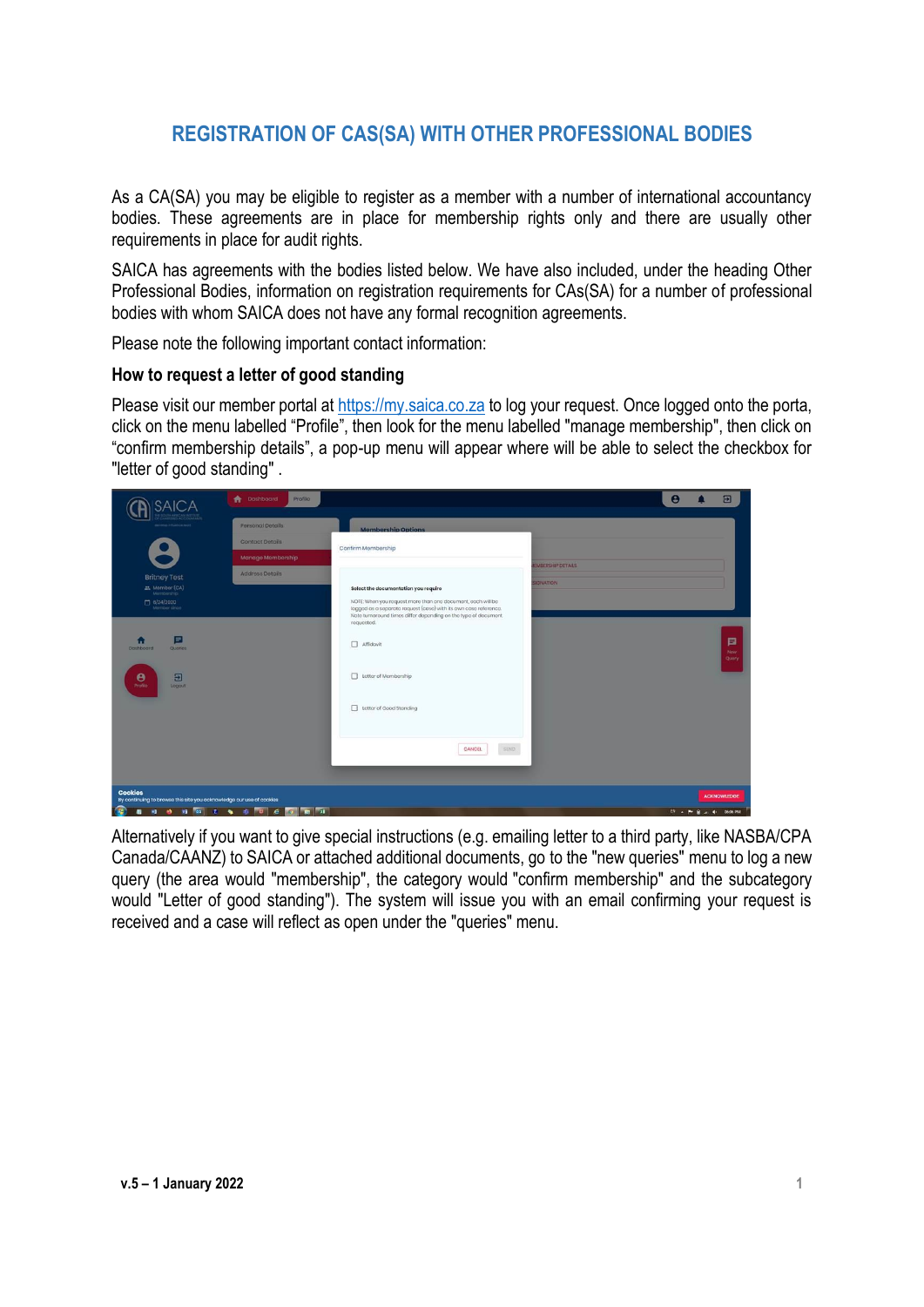| <b>SAICA</b>                                                                                             | ٠<br><b>Dashboard</b><br>Queries                         |                                                                                                                     | $\boldsymbol{\Theta}$<br>Э<br>д |
|----------------------------------------------------------------------------------------------------------|----------------------------------------------------------|---------------------------------------------------------------------------------------------------------------------|---------------------------------|
| <b>CHAFFIRD ACCOUNTAINS</b><br>develop influence legal.                                                  | <b>Categorise your Query</b>                             | 4. Your Query:                                                                                                      |                                 |
|                                                                                                          | 1. Choose a subject<br>Membership                        | Query Title (optional)<br>Enter your query title                                                                    |                                 |
| <b>Britney Test</b><br>$\begin{array}{c} \text{AL} \text{ Momber (CA)} \\ \text{Mombership} \end{array}$ | 2. Select a category<br>Confirm Membership               | Query<br>$\mathbf{B}$                                                                                               |                                 |
| $\Box$ 6/24/2020                                                                                         | 3. Select a sub category<br>Letter of Good Standing<br>٠ | $\cup$<br>$\mathbf{I}$<br>Please email letter of good standing to abc@abc.com and copy mem in the email.            |                                 |
| Е<br>n<br>Dashboard<br>Quarios                                                                           |                                                          |                                                                                                                     | 目<br>Naw<br>Query               |
| $\overline{\mathbf{E}}$<br>$\boldsymbol{\theta}$<br>Profile<br>Logout                                    |                                                          | <b>U</b> ATTACH FILES<br>By Clicking on this box you agree to the terms of use, you can read the terms of use here. |                                 |
|                                                                                                          |                                                          |                                                                                                                     | CANCEL<br>SEND                  |
|                                                                                                          |                                                          |                                                                                                                     |                                 |
| <b>Cookies</b><br>By continuing to browse this site you acknowledge our use of cookies                   |                                                          |                                                                                                                     | <b>ACKNOWLEDGE</b>              |
| œ                                                                                                        | <b>Nich Violet &amp; Guide Guine Hall</b>                |                                                                                                                     | EN . P . a . 1 0601 PM          |

If you are struggling to log onto the member portal, please send your query to [saica@saica.co.za](mailto:saica@saica.co.za) or call +27 11 621 6600.

**Please note that the information presented below is correct as at 1 January 2022. Please verify the information on the relevant institute's website.** 

#### **1. RECIPROCAL MEMBERSHIP AGREEMENTS (RMAs) WITH SAICA:**

- a) Chartered Accountants Australia and New Zealand (CAANZ)
- b) Chartered Accountants Ireland (CAI)
- c) CPA Canada (CPAC)
- d) Hong Kong Institute of Certified Public Accountants (HKICPA)
- e) Institute of Chartered Accountants of England and Wales (ICAEW)
- f) Institute of Chartered Accountants of Scotland (ICAS)

#### **2. MUTUAL RECOGNITION AGREEMENTS (MRAs) WITH SAICA:**

- a) Eswatini Institute of Accountants (EIA)
- b) Institute of Chartered Accountants of Namibia (ICAN)
- c) Institute of Chartered Accountants of Zimbabwe (ICAZ)
- d) Lesotho Institute of Accountants (LIA)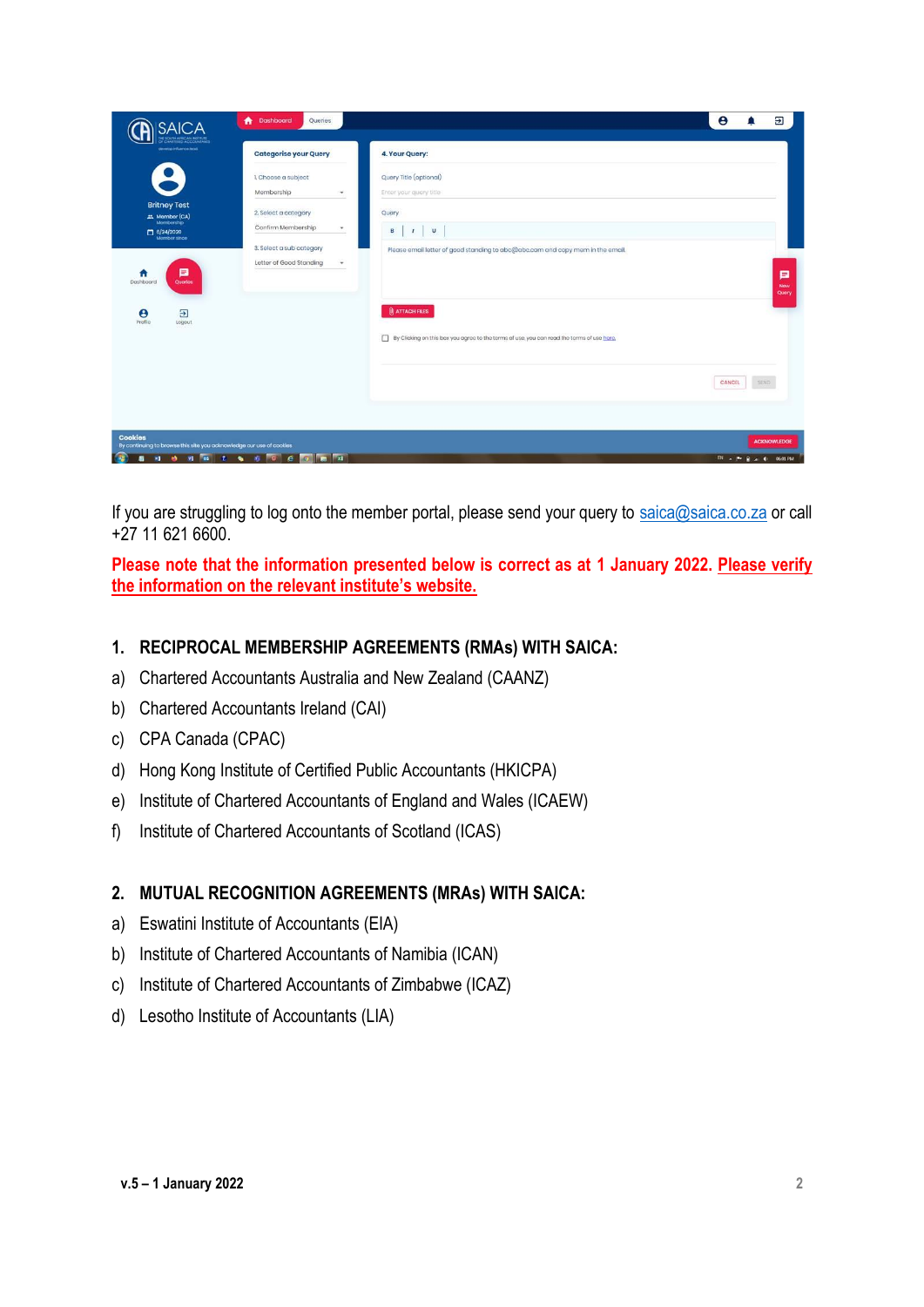### **3. PATHWAY TO MEMBERSHIP AGREEMENTS WITH SAICA:**

- a) American Institute of Certified Public Accountants (AICPA)
- b) Chartered Institute of Management Accountants (CIMA)
- c) Institute of Certified Public Accountants of Kenya (ICPAK)
- d) Institute of Chartered Accountants of England and Wales (ICAEW) through their Pathways Route
- e) Institute of Chartered Accountants of India (ICAI)

# **4. OTHER PROFESSIONAL BODIES**

- a) Botswana Institute of Chartered Accountants (BICA)
- b) Royal Dutch Institute of Chartered Accountants (the NBA)
- c) Zambia Institute of Chartered Accountants (ZICA)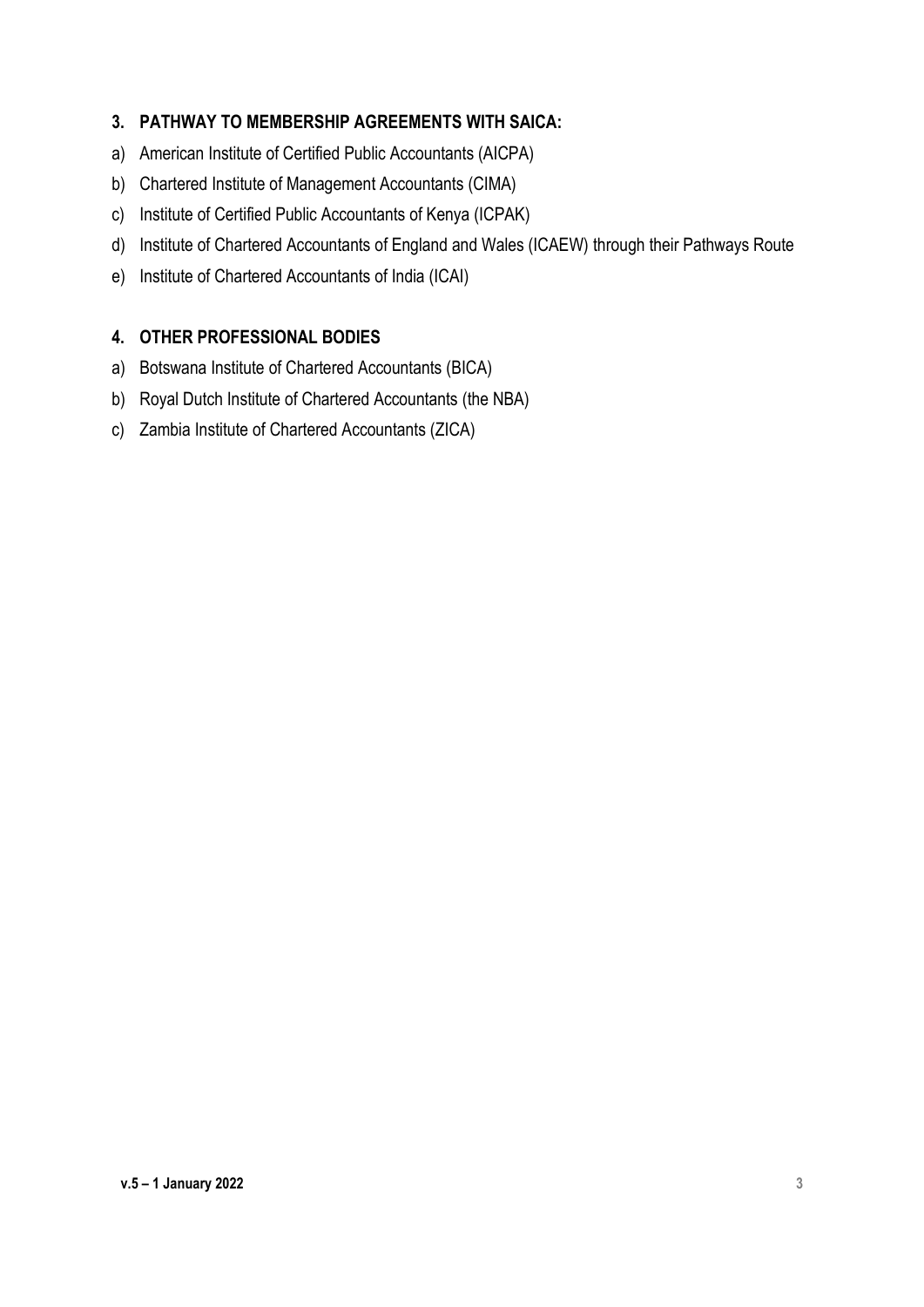# **1. RECIPROCAL MEMBERSHIP AGREEMENTS (RMA)**:

#### **a) [CHARTERED ACCOUNTANTS AUSTRALIA AND NEW ZEALAND \(CA](https://www.charteredaccountantsanz.com/become-a-member/memberships/pathway-for-members-of-overseas-accounting-bodies/global-accounting-alliance-member-bodies#Step%201) ANZ)**

#### *CAs(SA) can apply for full CA membership with the CA ANZ.*

SAICA members must meet the following criteria before making an application for CA ANZ Membership:

- be a current full member in good standing of SAICA
- gained their membership through the relative Professional Pathway Program (not through a thirdparty arrangement)
- obtain a Letter of Good Standing from SAICA. The letter must be dated within 3 months of the date of your application for membership.

Documents required for application:

- Two references from current CA ANZ members (CAs): Your referees should indicate in their own words how long they have known you and in what capacity, and be able to attest to your professional experience. They should also state their support for your application for membership and provide detail of your contribution to business or the profession. If you are unable to find two CA ANZ referees, we will accept one from a CA ANZ member and one from a member of another Global Accounting Alliance [\(https://www.globalaccountingalliance.com/\)](https://www.globalaccountingalliance.com/) body. If you do use a member of another accounting body, CAANZ will need confirmation of their membership. CAANZ can usually confirm their membership if they provide their name, membership number, city of residence, and date of admission. If CAANZ cannot confirm their membership details, CAANZ will require a letter of good standing from their home body.
- An original certified letter must be obtained from SAICA stating your membership number, that you are a current financial member in good standing, how you were admitted i.e. via normal admission or reciprocal agreement and the date that you became a full member. This letter needs to be dated within three (3) months of application received date.

#### **[Application form](https://charteredaccountantsanz.force.com/MyCA/s/login/SelfRegister?d=%2Fs%2Fspecialadmissions)**

Note: Should you be registered with the CA ANZ as a CA, you will not be required to retain membership of SAICA, although it is recommended.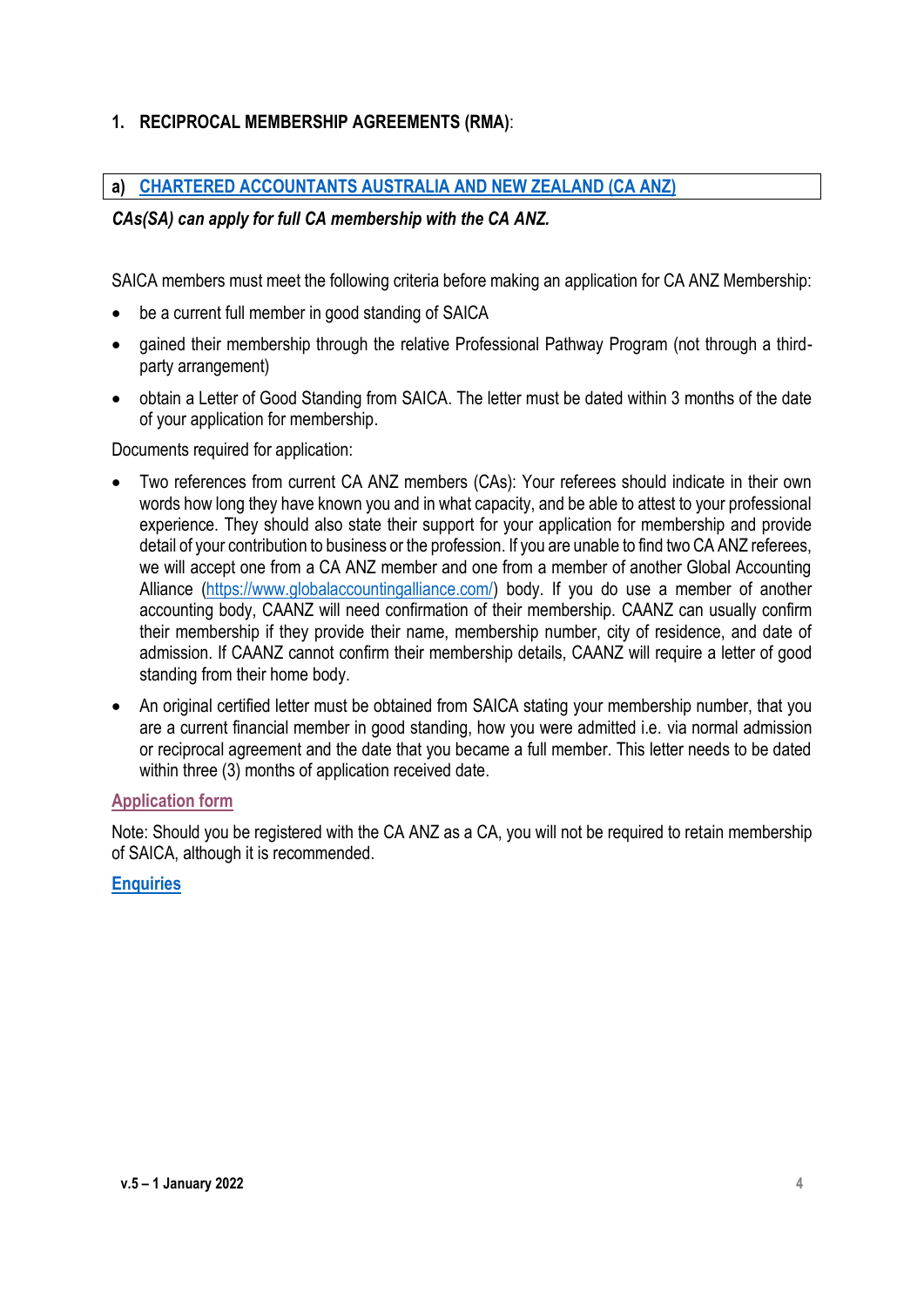# **b) CHARTERED [ACCOUNTANTS IRELAND \(CAI\)](https://www.charteredaccountants.ie/Members/Your-Institute/Admissions-to-Membership/Reciprocal-membership)**

# *CAs(SA) can apply for full CA membership with the CAI.*

Usually applicants to Chartered Accountants Ireland will have to undertake local company law and taxation exams before being allowed to become members.

Note: Should you be registered with the CAI as a CA, you will be required to retain membership of SAICA.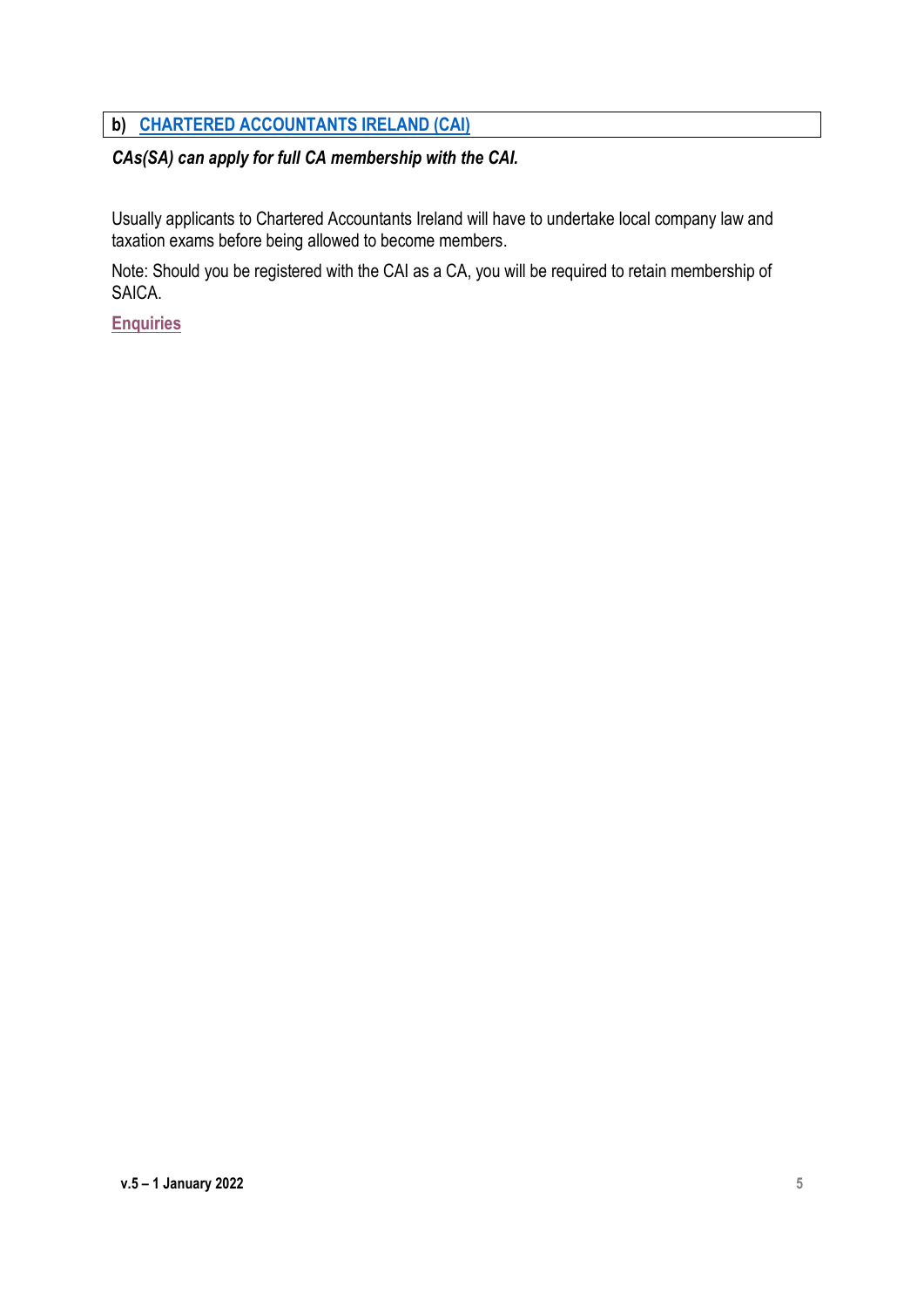# **c) [CPA CANADA \(CPAC\)](https://www.cpacanada.ca/en/become-a-cpa/international-credential-recognition/international-recognition-agreements/international-members-seeking-canadian-cpa)**

# *CAs(SA) can apply for full CPA membership with the CPAC.*

*(CPA is a Chartered Professional Accountant in Canada)*

To obtain the Canadian CPA designation, eligible South African CAs must register with the appropriate [provincial/regional CPA body](https://www.cpacanada.ca/en/the-cpa-profession/cpa-provincial-and-regional-accounting-bodies) by:

- 1. completing the [International Candidate Application Form](https://www.cpacanada.ca/-/media/site/operational/ec-education-certification/docs/01526-ec_mra-rma-international-applicant-form_en.pdf?la=en&hash=34699F41C856D724E26AE546750C42BF8CD3DECE) and sending it to the provincial/regional CPA body to which you intend to apply
- 2. completing the [Certification of Membership with GAA Bodies](https://www.cpacanada.ca/-/media/site/operational/ec-education-certification/docs/01538-ec_request-for-certification-of-membership-with-the-gaa-bodies_en.pdf?la=en&hash=487133677B8A96BCB4961DE0C211CE9DC57C8272) form
- 3. providing confirmation that you are a CA in good standing with the SAICA; confirmation must be provided by the SAICA directly to the provincial/regional CPA body
- 4. providing proof of your legal name as evidenced by acceptable government-issued documentation
- 5. paying the appropriate fee as determined by the applicable provincial/regional CPA body
- 6. completing any additional requirements as prescribed by the applicable provincial/regional CPA body

#### **Maintenance of membership**

In order to maintain membership with the applicable provincial/regional CPA body through this agreement, you must successfully complete the [CPA Reciprocity Professional Development course](https://www.cpacanada.ca/en/become-a-cpa/international-credential-recognition/cpa-reciprocity-professional-development-course)  [\(CPARPD\)](https://www.cpacanada.ca/en/become-a-cpa/international-credential-recognition/cpa-reciprocity-professional-development-course) within two years of your official membership admission date. This course consists of approximately 20 hours of online study in Canadian tax, law and ethics in a modular form. Applicants must register for this course through their provincial/regional CPA body.

#### **Pathway requirements for licensure**

While the CPA profession strives for national consistency, provincial regulations and bylaws take precedence over national practical experience requirements. Applicants should refer to provincial regulations and bylaws for the specific requirements in each jurisdiction.

Once eligible to become a member of a provincial/regional CPA body, you may receive a license to practice public accounting in Canada if you meet the following criteria:

 meet any additional Canadian CPA experience requirements for public accounting, which may include at least 1,250 chargeable hours in assurance, of which a minimum of 625 hours must be obtained in the audit of historical financial information

Appropriate audit experience:

- if obtained in South Africa, may count towards meeting the more than 1,250 / 625 chargeable hours' requirement
- must occur within five years of application to the provincial/regional CPA body

You must also:

 meet any additional experience requirements for public accounting specific to the provincial/regional CPA body in which you seek the right to audit, and to other services requiring provincial registration or licensure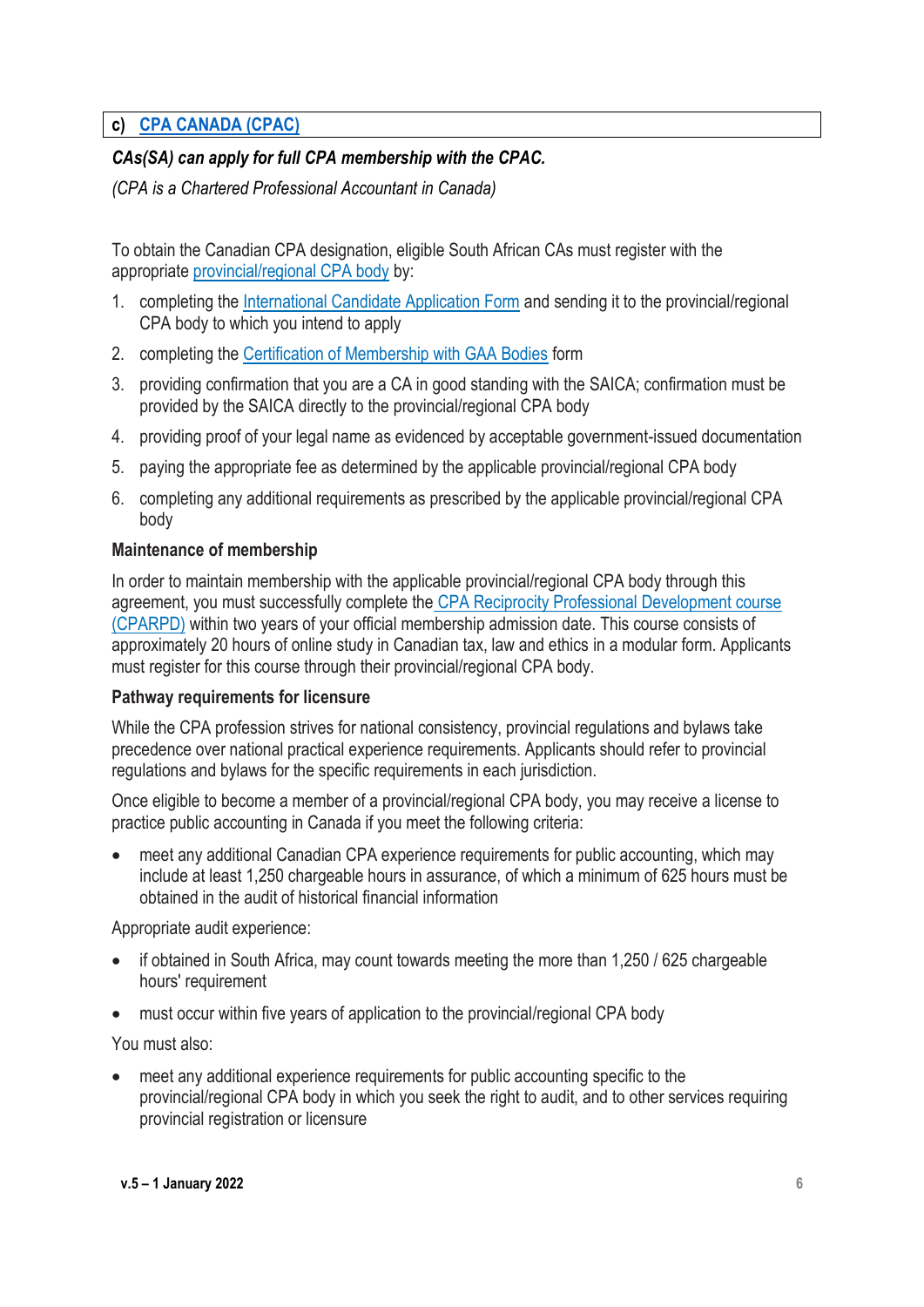- complete the [CPA Reciprocity Education and Examination \(CPARE\) program](https://www.cpacanada.ca/en/become-a-cpa/international-credential-recognition/cpar-program)
- applicants must register in the CPARE program through their provincial/regional CPA body
- applicants who pass the CPARE program within two years of obtaining membership with a provincial/regional CPA body will not be required to also complete the CPARPD

Note: Should you be registered with the CPAC as a CA, you will not be required to retain membership of SAICA, although it is recommended.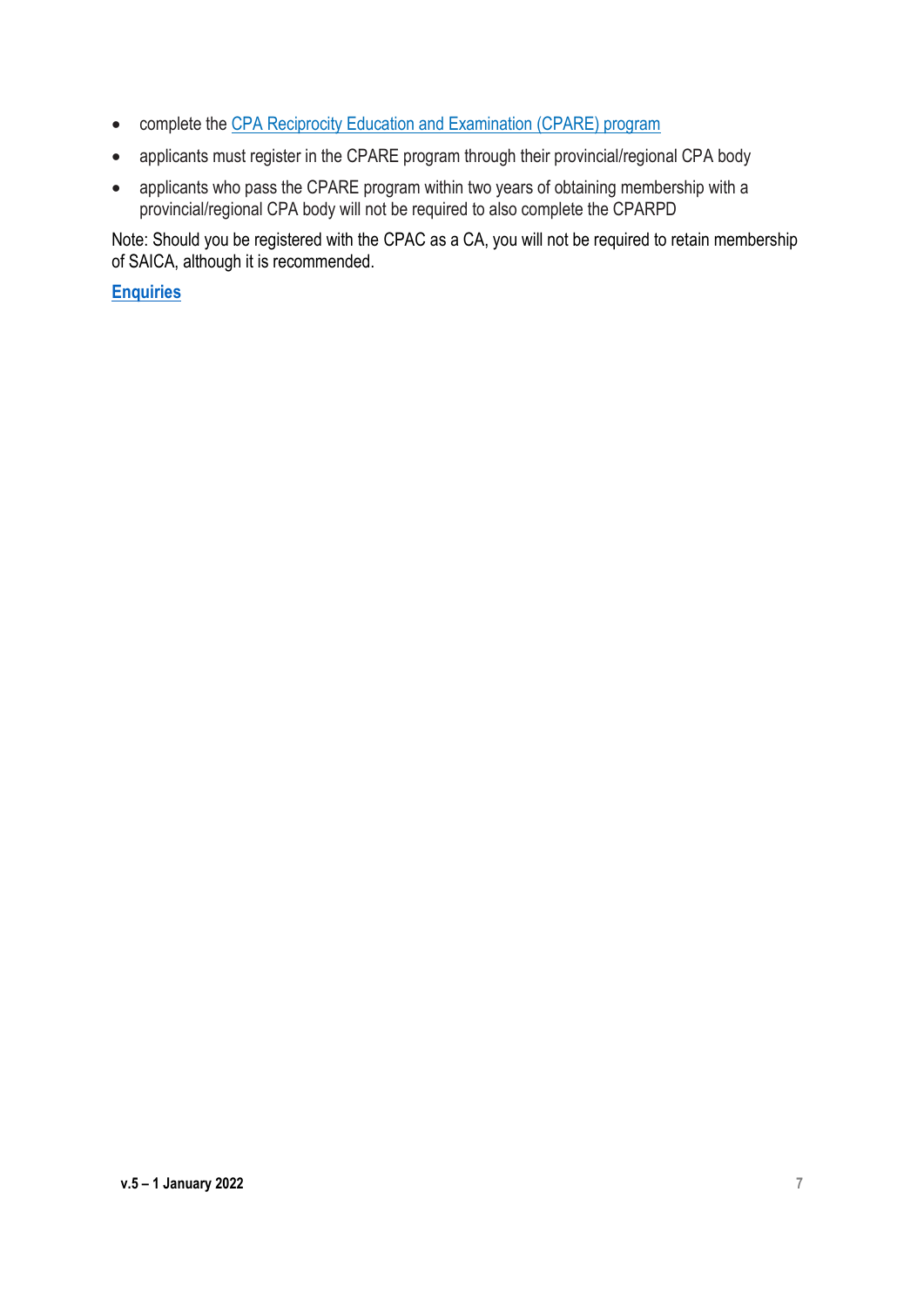# **d) [HONG KONG INSTITUTE OF CERTIFIED PUBLIC ACCOUNTANTS \(HKICPA\)](https://www.hkicpa.org.hk/en/Membership/Registration-and-licensing/Recognition-of-overseas-bodies)**

# *CAs(SA) can apply for full CPA membership with the HKICPA.*

Membership application form  $R-3$  is downloadable from the HKICPA website at www.hkicpa.org.hk.

A [letter of good standing](https://www.hkicpa.org.hk/-/media/HKICPA-Website/HKICPA/section3_registration/Register-as-a-CPA/pdf-file/form/cabodies.pdf) issued by SAICA within 2 months from the date of receipt of your Form R-3 by HKICPA must be produced to support your application.

Note: Should you be registered with the HKICPA as a CPA, you will not be required to retain membership of SAICA, although it is recommended.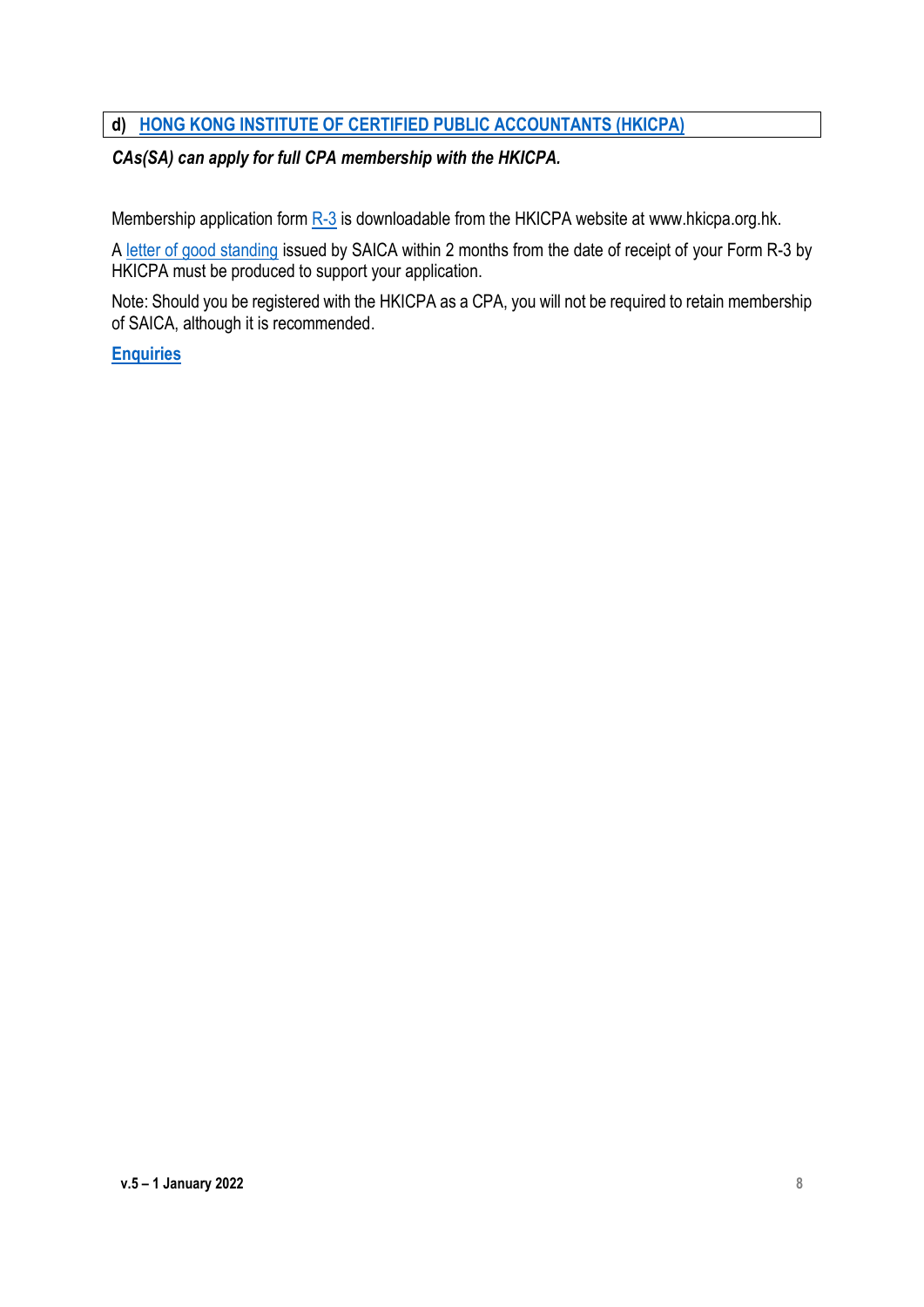# **e) [INSTITUTE OF CHARTERED ACCOUNTANTS OF ENGLAND AND WALES \(ICAEW\)](https://www.icaew.com/membership/becoming-a-member/members-of-other-bodies/members-of-other-bodies-a-z/saica-members-join-icaew)**

# *CAs(SA) can apply for full ACA membership with the ICAEW.*

To become an ICAEW member you need to:

- have obtained membership of SAICA by complying with its training and examinations requirements
- provide a Letter of Good Standing from SAICA in support of your application
- maintain membership of SAICA
- comply with ICAEW CPD obligations and submit an annual declaration that you have done so; and
- comply with ICAEW's Code of Ethics

#### [Application form](https://www.icaew.com/-/media/corporate/files/join-us/members-of-other-bodies/reciprocal-membership-application-saica-2020.ashx?la=en)

Note: Should you be registered with the ICAEW as an ACA, you will be required to retain membership of SAICA.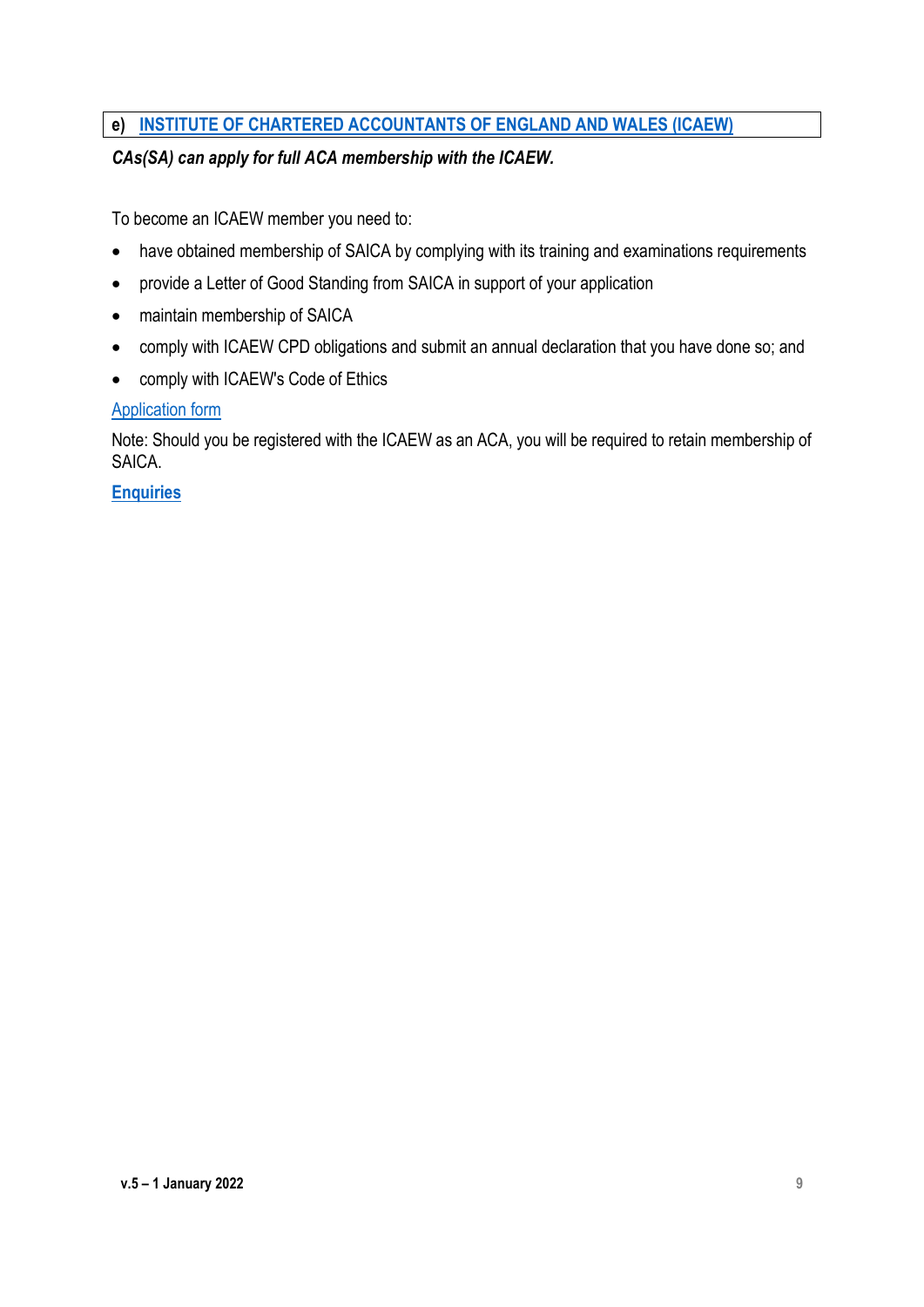# **f) [INSTITUTE OF CHARTERED ACCOUNTANTS OF SCOTLAND \(ICAS\)](https://www.icas.com/members/manage-my-membership/reciprocal-membership-arrangements)**

# *CAs(SA) can apply for full CA membership with ICAS.*

To apply for reciprocal membership with ICAS, you will be required submit the following documentation:

Application form for Reciprocal Membership completed fully and signed - [Request application form](mailto:professionalservices@icas.com)

Note: Should you be registered with the ICAEW as an ACA, you will be required to retain membership of SAICA.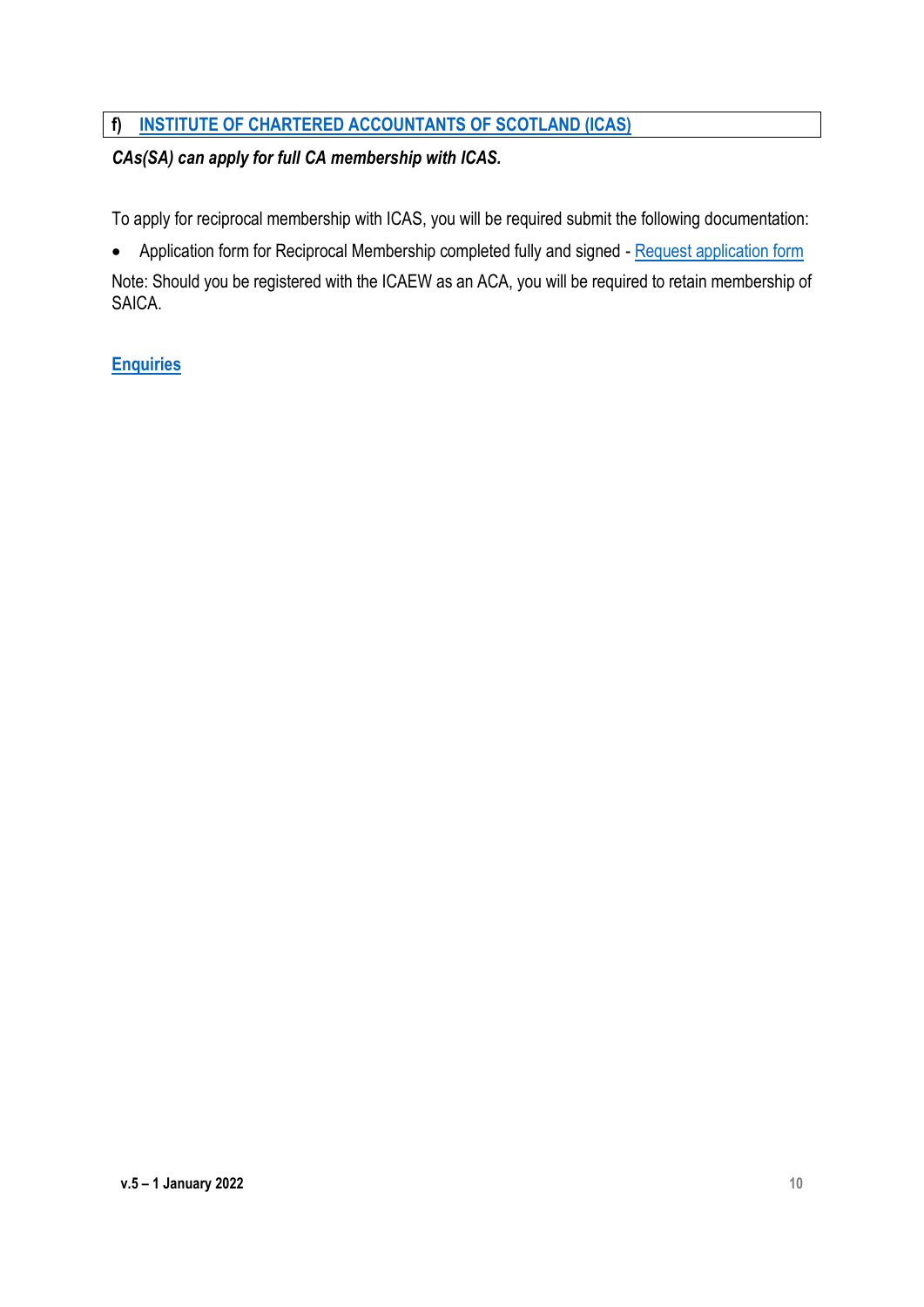# **2. MUTUAL RECOGNITION AGREEMENTS (MRA):**

# **a) [INSTITUTE OF CHARTERED ACCOUNTANTS OF NAMIBIA \(ICAN\)](http://www.icancpd.net/)**

# *CAs(SA) can apply for full CA membership with ICAN.*

For membership with ICAN you are required to:

- complete the membership application form
- submit a copy of your ID
- submit a letter in good standing from SAICA.

Note: Should you be registered with ICAN as a CA, you will be required to retain membership of SAICA. **[Enquiries](mailto:wilna@ca-nam.com)**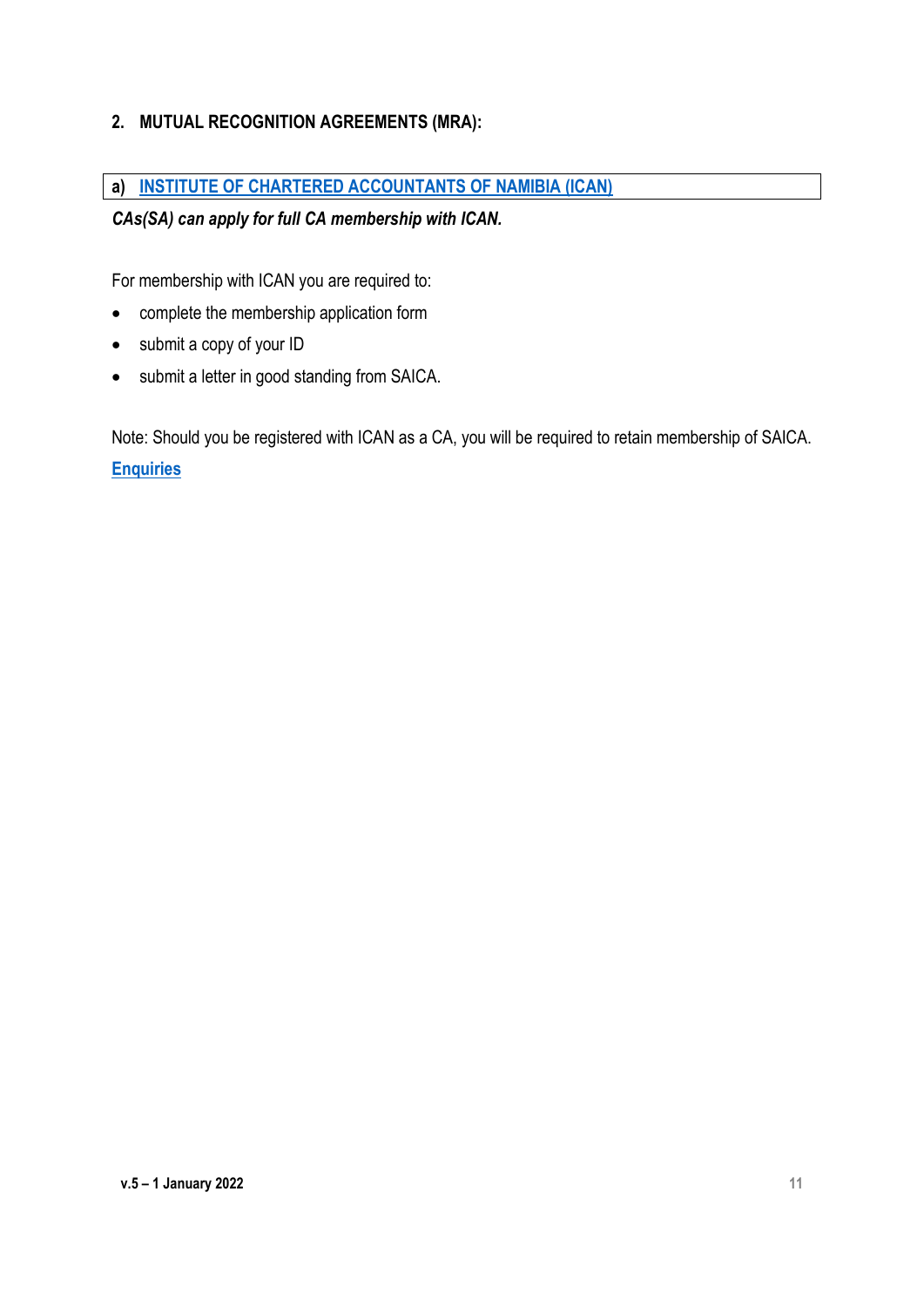# **b) [INSTITUTE OF CHARTERED ACCOUNTANTS OF ZIMBABWE \(ICAZ\)\)](https://www.icaz.org.zw/Members/How_to_become_a_CA/Members/How_to_become_a_CA1.aspx)**

# *CAs(SA) can apply for full CA membership with ICAZ.*

Documents required for application:

- Letter of good standing from SAICA
- **[Membership application form](https://www.icaz.org.zw/iMISDocs/memapp.pdf)** and its requirements
- Paying the required application fees

Note: Should you be registered with ICAZ as a CA, you will be required to retain membership of SAICA. **[Enquiries](mailto:registry@icaz.org.zw)**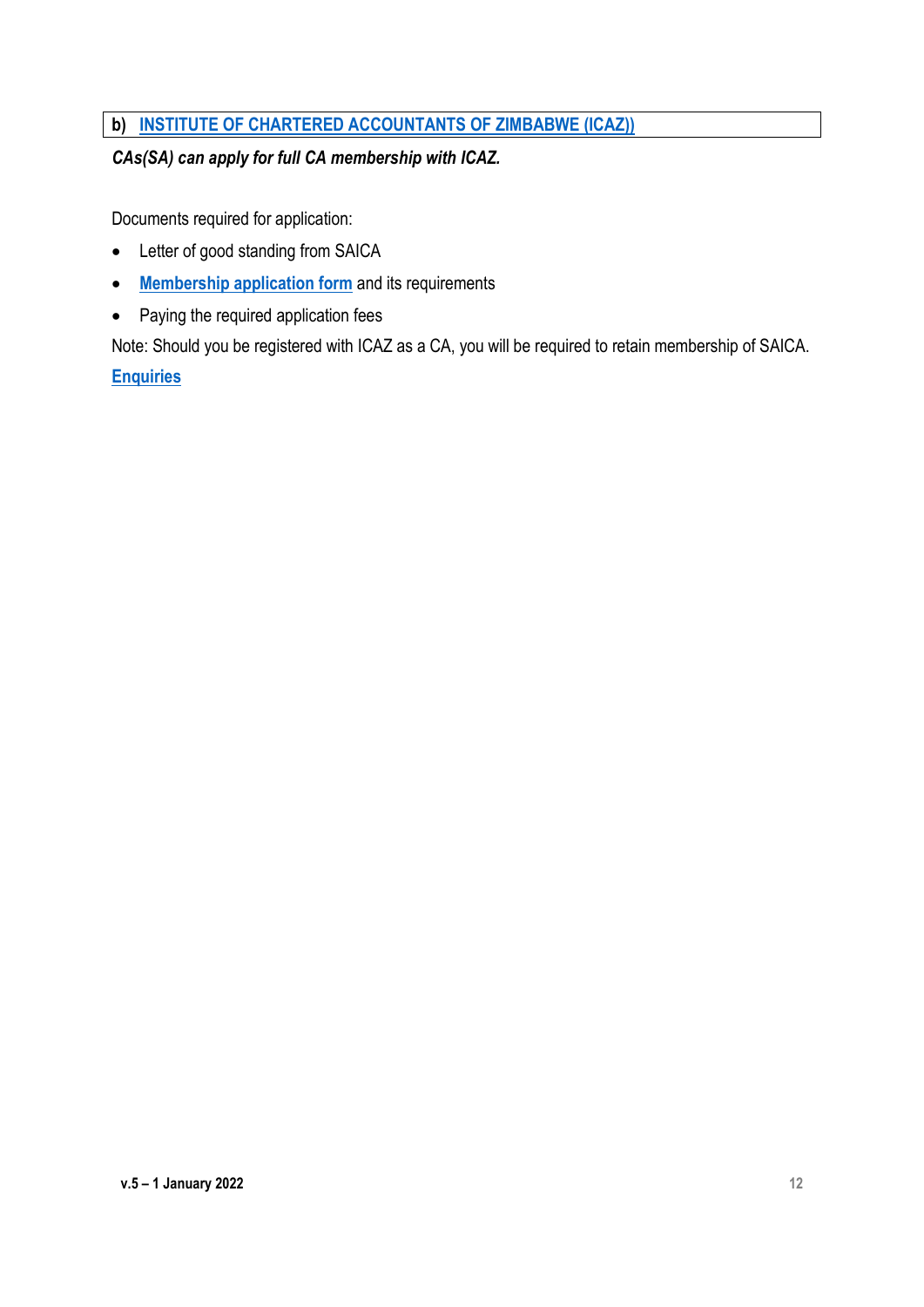# **3. PATHWAY TO MEMBERSHIP AGREEMENTS:**

#### **a) [AMERICAN INSTITUTE OF CERTIFIED PUBLIC ACCOUNTANTS \(AICPA\)](https://www.aicpa.org/membership/join/international-associate.html)**

The CPA designation is granted by one of the fifty-five U.S. state/territory boards of accountancy; some additional requirements apply [\(list](http://www.nasba.org/) of State Boards).

To obtain the US CPA credential, an eligible holder of a CA(SA) credential must:

- a) Hold at least a baccalaureate or higher degree:
- b) Have successfully completed the SAICA accredited Postgraduate Graduate qualification, and have successfully completed the SAICA Initial Test of Competence and the SAICA Assessment of Professional Competence;
- c) Must be in compliance with SAICA's CPD requirements;
- d) Have completed an additional 12 months of relevant work experience after obtaining the CA(SA) credential before they will be eligible to write the IQEX exam;
- e) Pass the International Qualification Examination (IQEX). This is a four-hour exam which is one section of the Uniform CPA Exam covering ethics, professional and legal responsibilities, business law and taxation related specifically to US accounting practice; and
- f) Upon successfully passing the IQEX, apply to a State Board.

To sit for the IQEX, an eligible holder must take the following steps (please note that the following list is not intended to be a comprehensive list):

- a) Create an online user account with NASBA;
- b) Complete an application form;
- c) Obtain a letter of good standing from SAICA. This letter will confirm that that Eligible Holder has met the eligibility requirements and must be sent directly to NASBA by SAICA; and
- d) Pay the requisite fees.

The process for applying to a State Board differs depending upon the US jurisdiction to which an eligible holder applies. However, in general, an eligible holder must take the following steps (please note that the following list is not intended to be a comprehensive list, and licensure is fully at the discretion and direction of the State Boards and their authorising statutes):

- a) Select a State Board and complete the State Board's application;
- b) Request NASBA to report her/his IQEX score to the State Board; and
- c) Satisfy the State Board's requirements which may include:
	- i. Specific educational course work,
	- ii. Passing an ethics exam and/or CPE course,
	- iii. Providing evidence of the eligible holder's good character and/or reconfirmation of some of the eligibility requirements.
	- iv. Providing evidence that the eligible holder is in compliance with the State Board CPE requirements, and

#### **v.5 – 1 January 2022 13**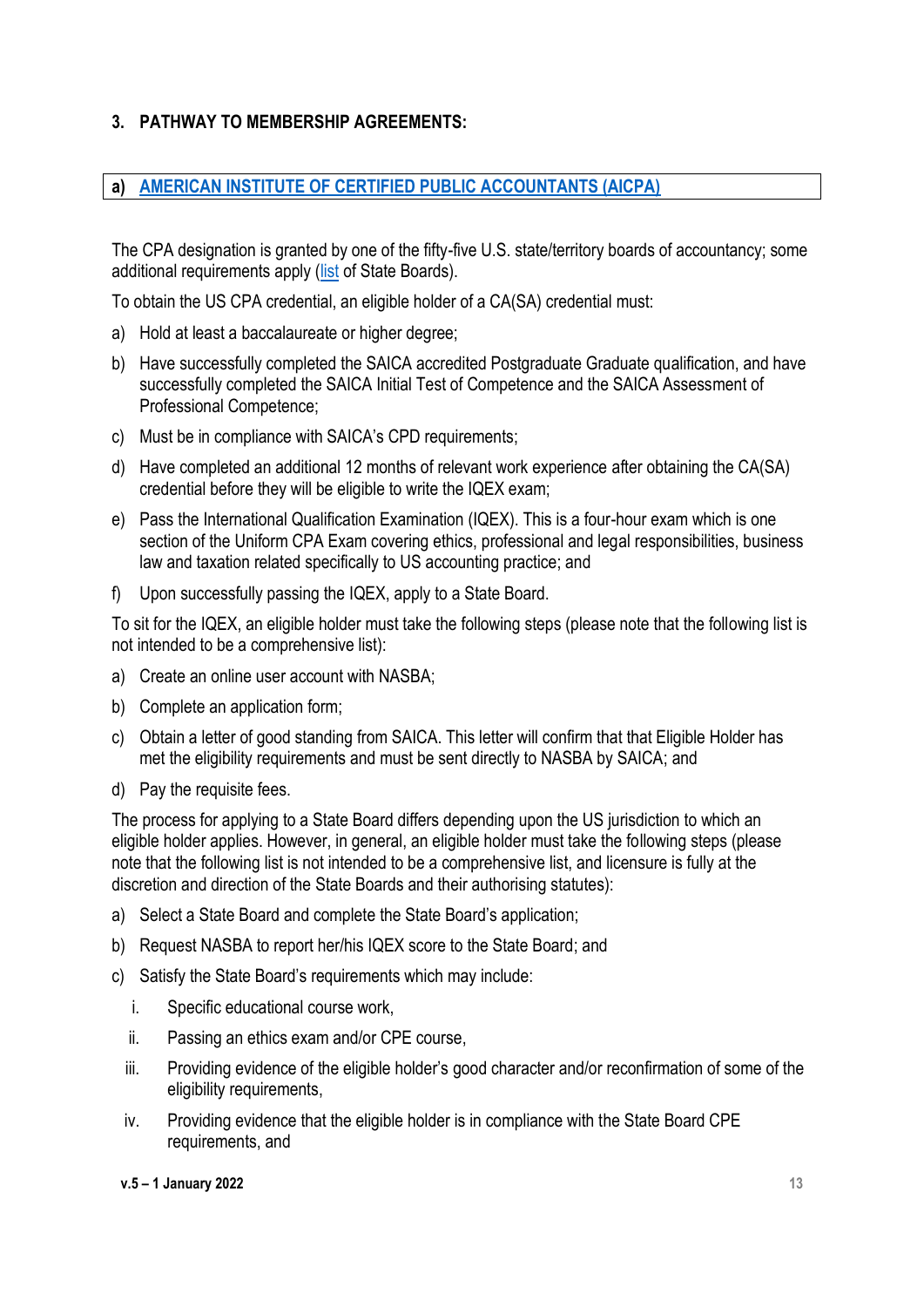v. Paying the State Board's fees.

# **Remaining a CPA**

To remain licensed as a CPA after initial admission, you need to comply with the State Board's rules and regulations.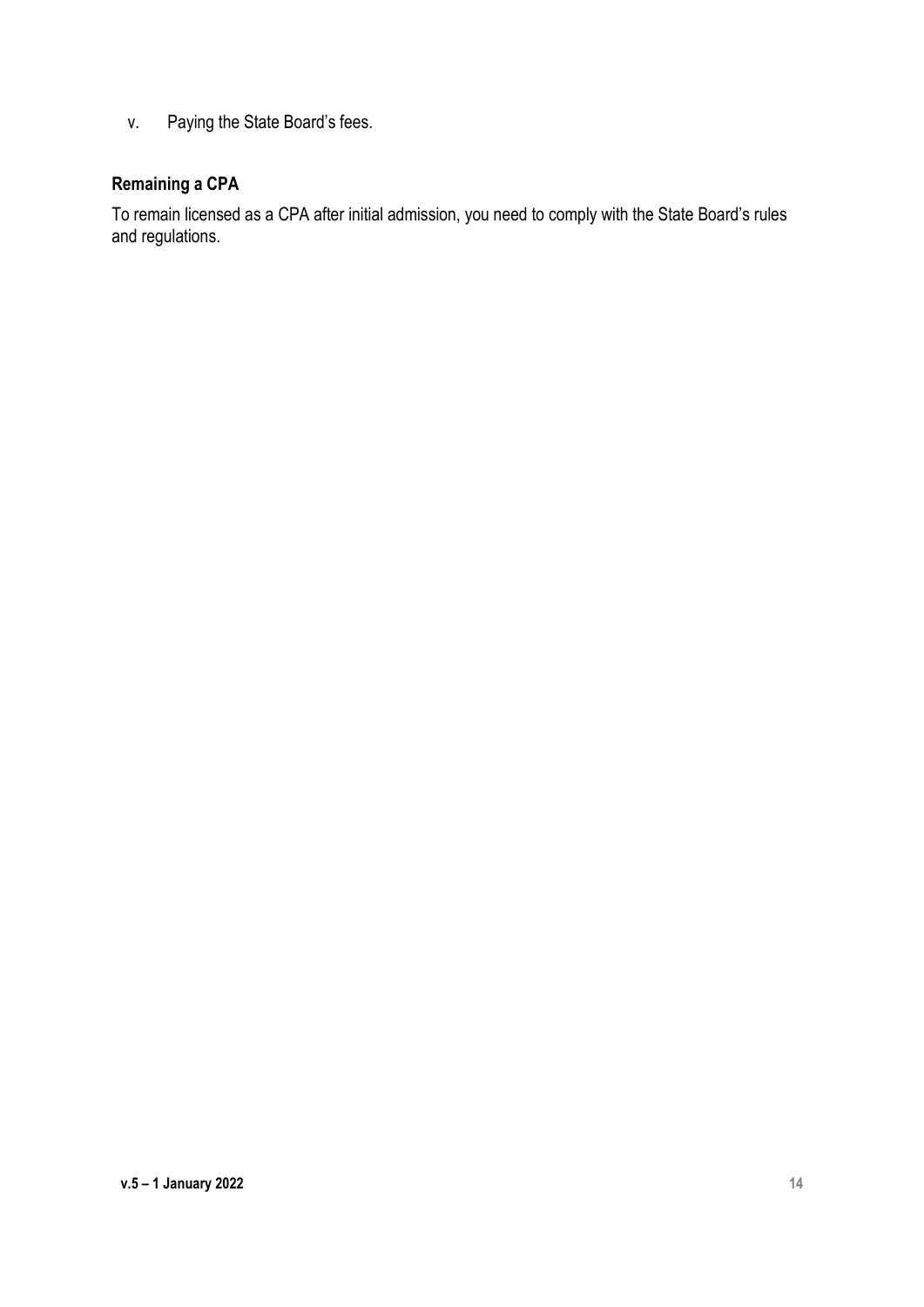# **b) [INSTITUTE OF CERTIFIED PUBLIC ACCOUNTANTS OF KENYA \(ICPAK\)](https://www.icpak.com/icpak-signs-an-mor-with-saica/)**

#### *CAs(SA) can apply for ICPAK membership after completing certain requirements, outlined below.*

Members in good standing with SAICA and who meet the following requirements will be eligible for ICPAK membership:

- A graduate, i.e. a holder of a university degree,
- has gained at least 2 (two) years' appropriate experience after first registering with SAICA, and
- has passed the Kenya Accountants and Secretaries National Examinations Board's (KASNEB) examinations in Public Finance and Taxation and Company Law or the equivalent examinations as defined by KASNEB from time to time, will be eligible for ICPAK membership.

#### [Membership application](https://www.icpak.com/icpakportal/#signup)

Note: Should you be registered with ICPAK as a CPA, you will be required to retain membership of SAICA.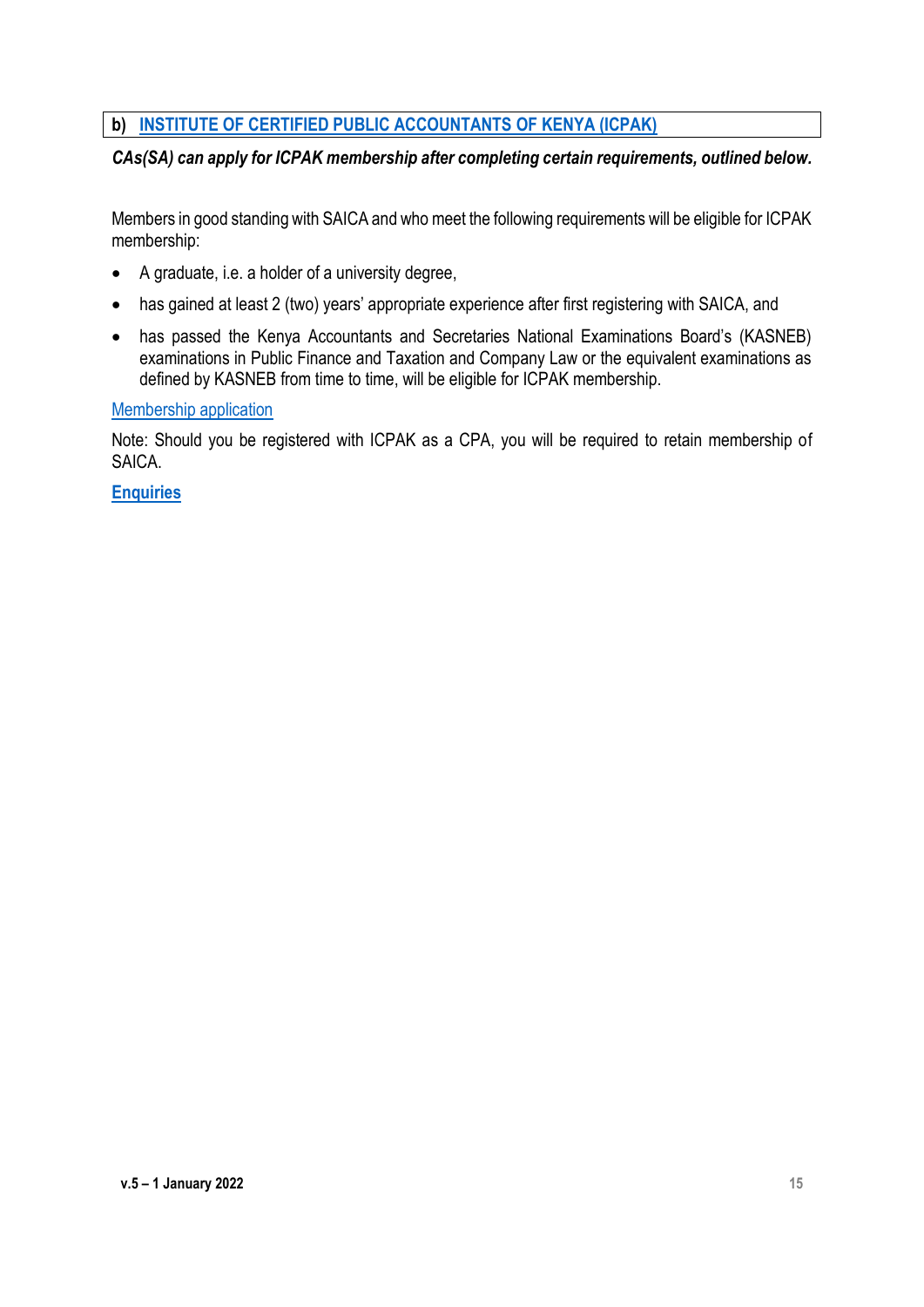# **c) [INSTITUTE OF CHARTERED ACCOUNTANTS OF INDIA \(ICAI\)](https://www.icai.org/post.html?post_id=14858)**

# *CAs(SA) can apply for ICAI membership after completing certain requirements, outlined below.*

- Have gained at least two years' appropriate experience after first registering with SAICA, and
- Have successfully completed following ICAI examinations:
	- o Taxation
	- o Company Law; and
	- o Information Systems Control and Audit.

#### [Membership application](https://resource.cdn.icai.org/30566form2A-20388-IA.pdf)

Note: Should you be registered with ICAI as a CA, you will be required to retain membership of SAICA.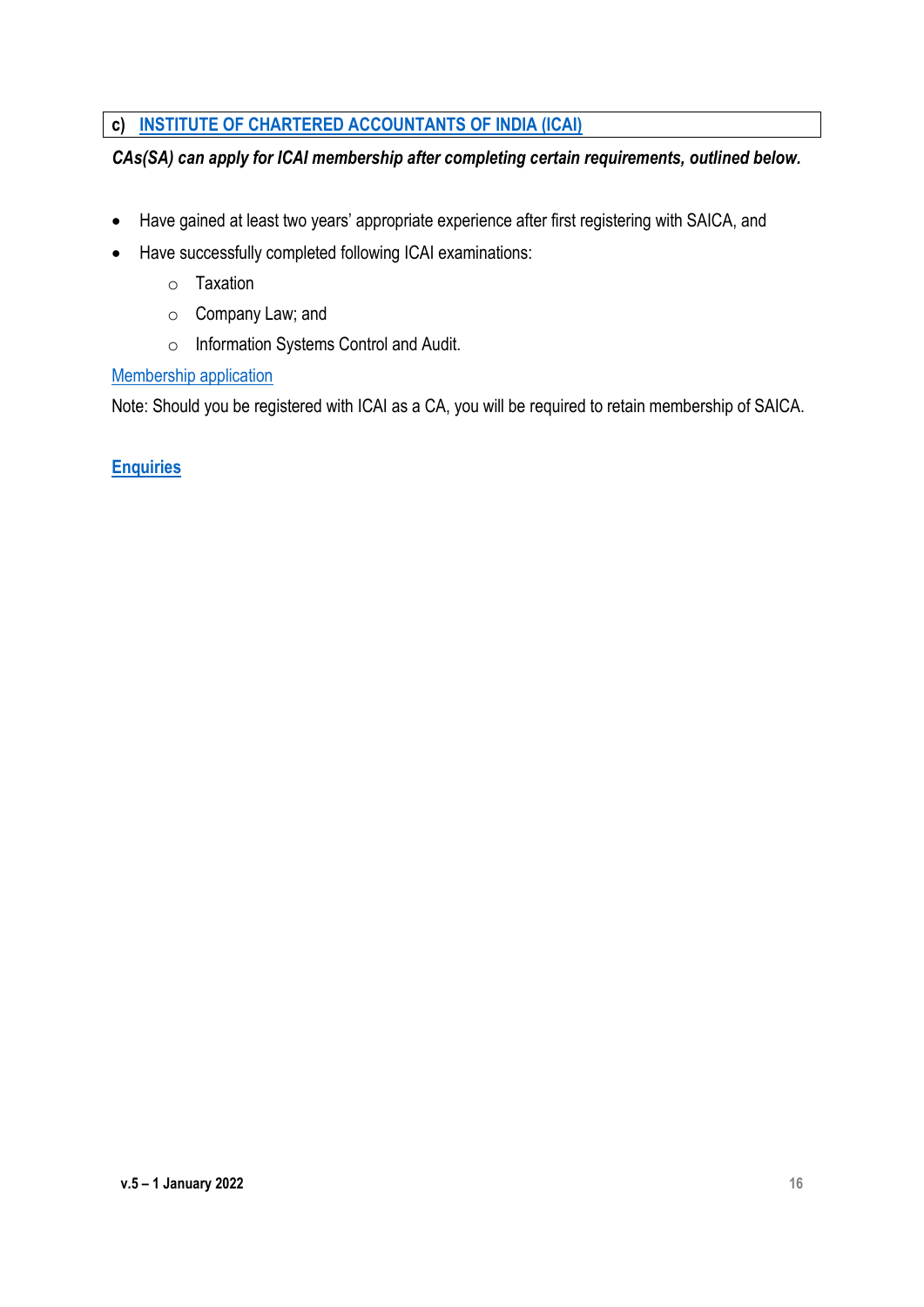# **4. OTHER PROFESSIONAL BODIES**

#### **a) [BOTSWANA INSTITUTE OF CHARTERED ACCOUNTANTS](http://www.bica.org.bw/index.php/bica-content/cid/92/membership-requirements/) (BICA))**

#### *CAs(SA) can apply for full membership with BICA.*

CAs(SA) are required to

- have gained at least three years' appropriate experience after first registering with SAICA
- be resident in Botswana.

The following documents are required to apply for BICA Membership:

- Certified Copy of Passport /ID
- Certified Copies of Certificates evidencing (a) Examination passed (b) Academic qualification (c) University degree (d) Professional qualifications
- Evidence of being a fully paid-up member, in good standing of SAICA
- Letters of reference from two people who are members of SAICA who are able to vouch from personal knowledge for your work experience and suitably for membership
- Two Reference Letters from BICA active member
- Employment Certificate
- Police clearance certificate

**[Membership application](http://www.bica.org.bw/common_up/bica/files/DIRECT%20ADMISSION%20FORMS.pdf)**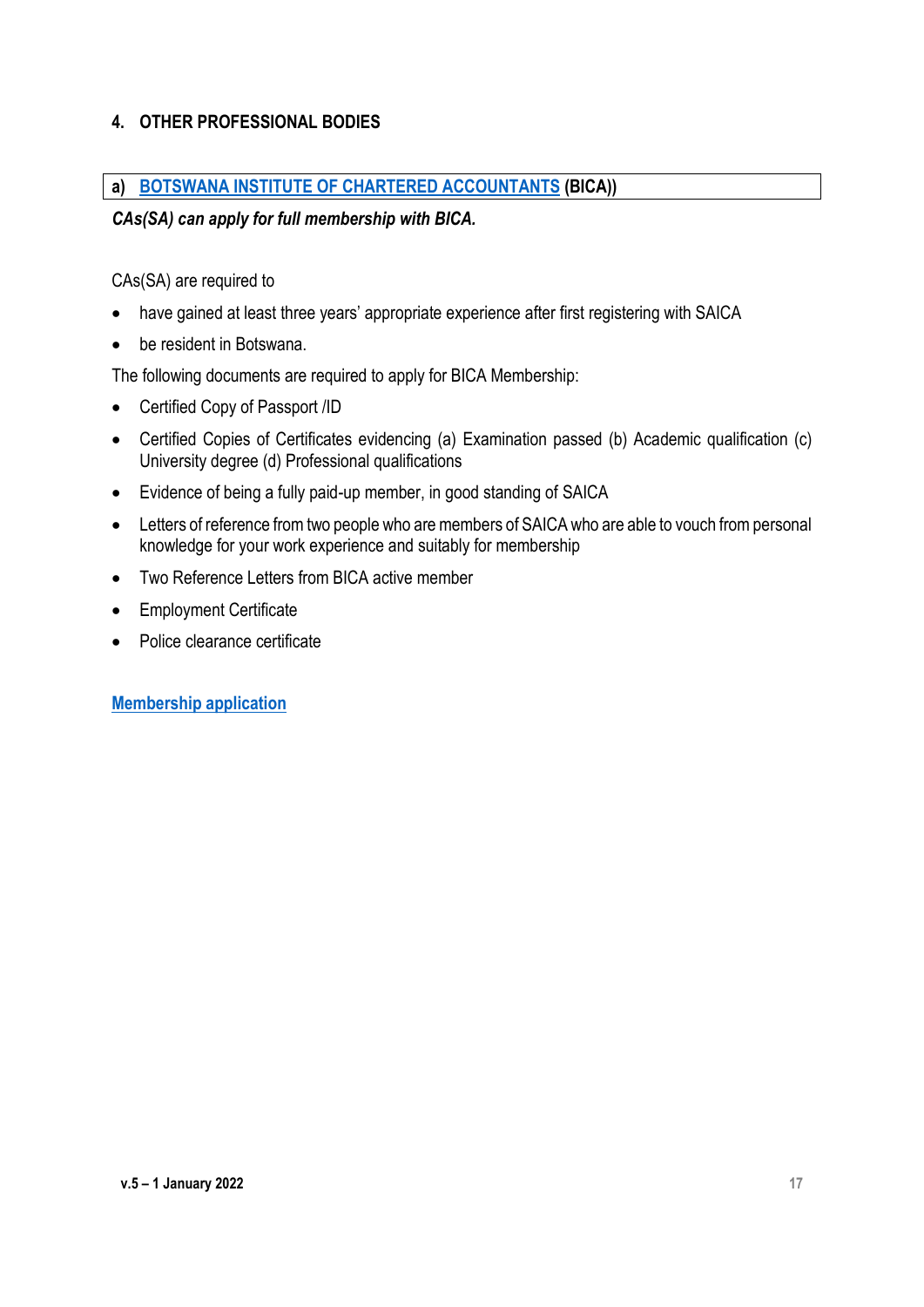#### **b) ESWATINI [INSTITUTE OF ACCOUNTANTS](http://www.sia.org.sz/index.php/membership-criteria) (EIA)**

#### *CAs(SA) can apply for full membership with SIA.*

Applicants must be Swazi citizens or holders of valid residence permit and be resident in Swaziland at the time of application. If not Swazi citizens, they must normally reside in Eswatini for at least 8 months in each year of validity of their residence permits.

CAs(SA) who wish to obtain Audit Practicing Certificates, must also pass the SIA "Conversion" examination relevant to Swazi Taxation, Company Law, Insolvency and the Administration of Estates.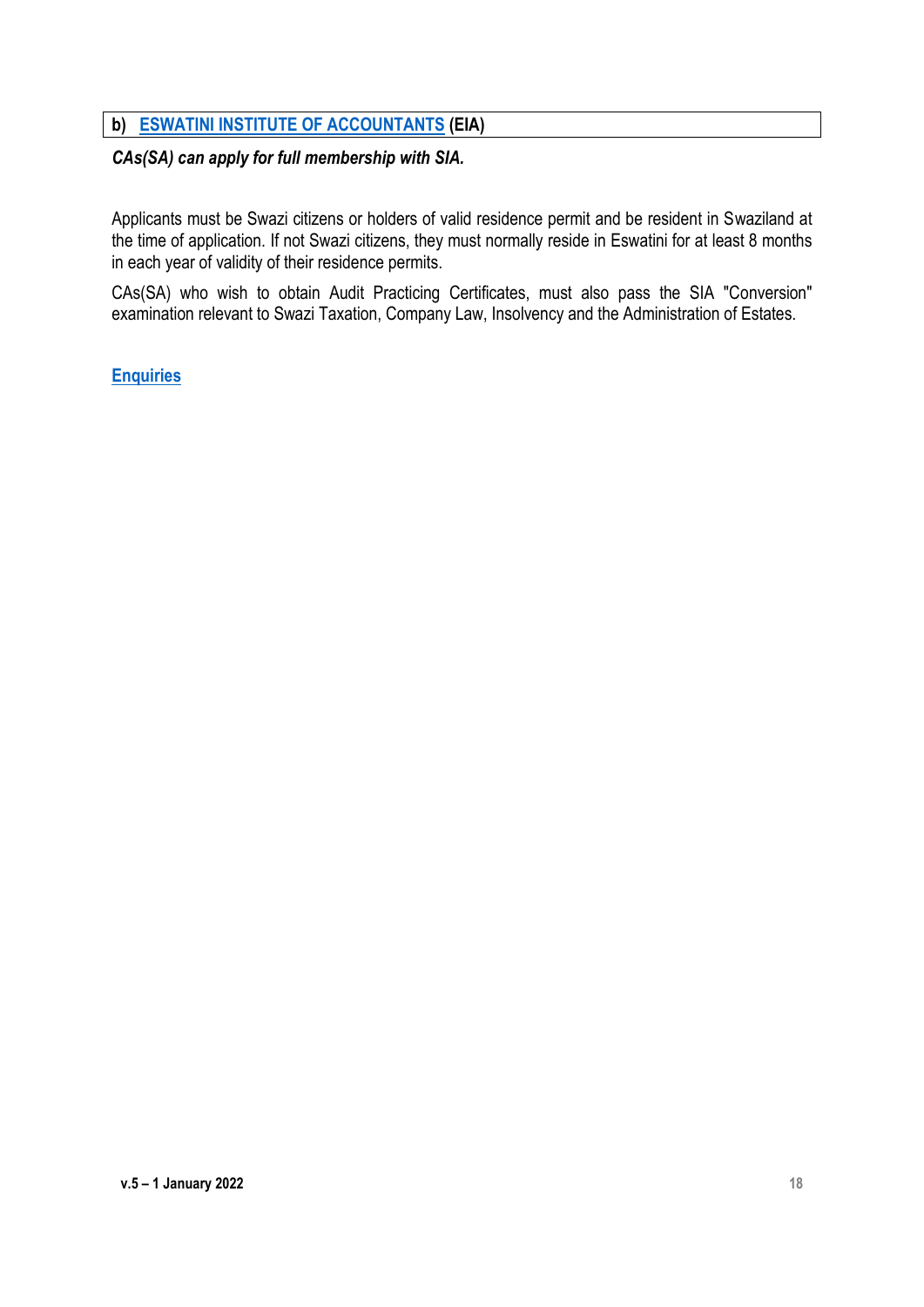# **c) [ROYAL DUTCH INSTITUTE OF CHARTERED ACCOUNTANTS](https://www.nba.nl/) (NBA)**

SAICA has an agreement with the NBA to facilitate the registration of CAs(SA) for a Certificate of Professional Competence for purposes of potential registration with the Dutch Accountancy Register of the Royal Dutch Institute of Chartered Accountants (the NBA) as Registeraccountant and to carry the legally protected title RA.

The application form can be obtained from Adri Kleinhans at [adrik@saica.co.za.](mailto:adrik@saica.co.za)